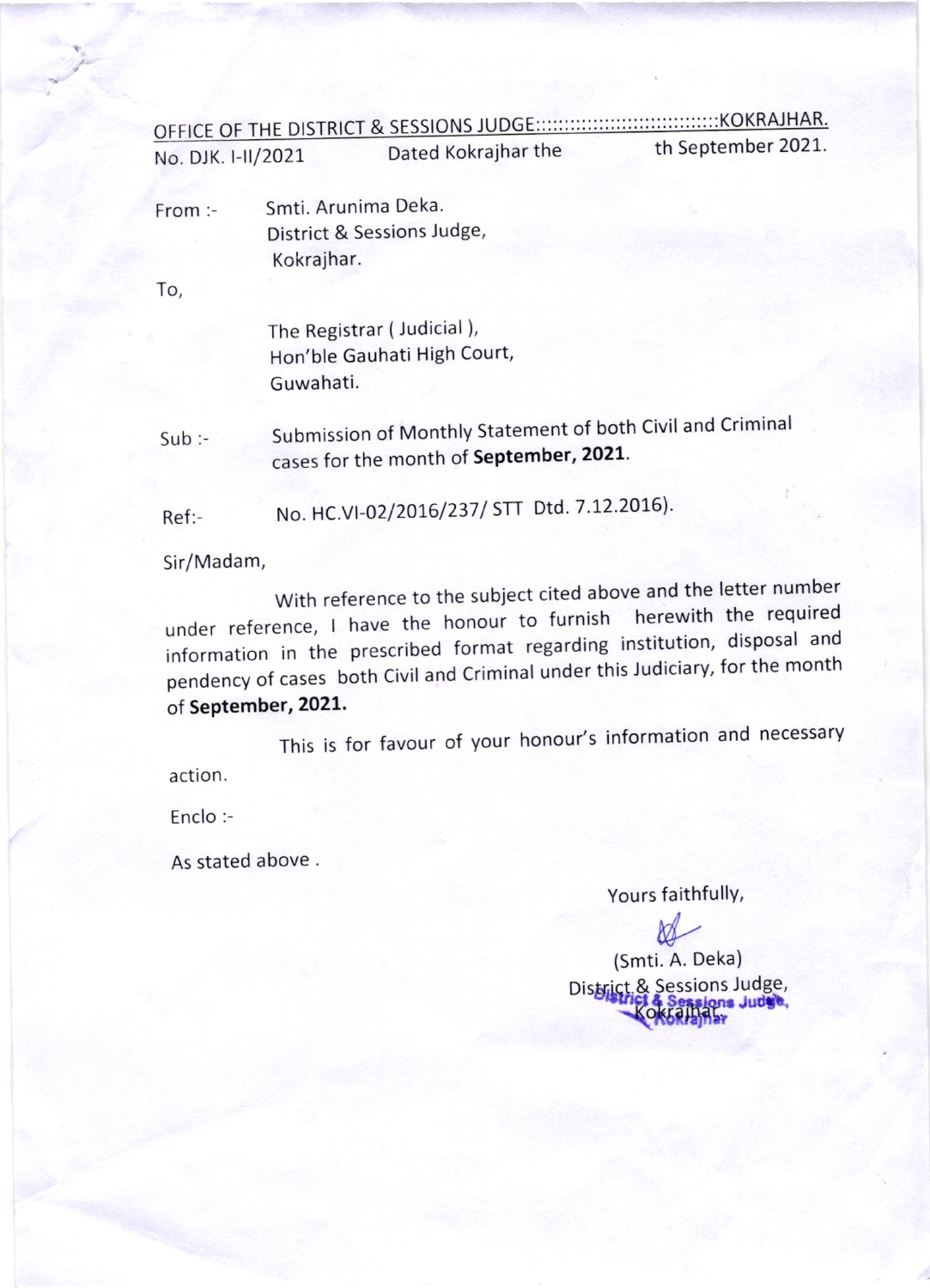|        |         |                      |                           |         |                        |                       |                     |                          |                      |              |                |                  |                   |                         |                     |             |                           |                |                                                                |         |       |                           | Η                  |      |       |                |                                                     |                                                          |
|--------|---------|----------------------|---------------------------|---------|------------------------|-----------------------|---------------------|--------------------------|----------------------|--------------|----------------|------------------|-------------------|-------------------------|---------------------|-------------|---------------------------|----------------|----------------------------------------------------------------|---------|-------|---------------------------|--------------------|------|-------|----------------|-----------------------------------------------------|----------------------------------------------------------|
|        |         |                      | 6                         |         |                        | 8                     |                     | $\overline{\phantom{0}}$ | 9                    |              | S              | $\rightarrow$    |                   |                         | $\omega$            |             |                           | $\sim$         |                                                                |         |       |                           |                    |      |       |                | $\overline{5}$ is                                   |                                                          |
|        | TOTAL:- | cum JMFC, Gossaigaon | Priyak Khataniar, Munsiff | JNFC    | Munsiff No.<br>1- cum- | Smti. Bhawana Kakati, | SDJM(M), Gossaigaon | Miss Surajita Trivedy    | Mr. P.Das, , SDJM(S) | Addl. CJM.   | Smti. M. Neog  | Sri N. Boro, CJM | Sessions<br>Judge | Civil Judge &<br>Asstt. | Mr. Jayanta Kr. Das | Judge (FTC) | Addl. District & Sessions | C. Chaturvedy  |                                                                |         |       | District & Sessions Judge | Smti. Arunima Deka |      |       |                |                                                     | Name of the Officer                                      |
|        | 732     |                      | 103                       |         |                        | 207                   |                     | ï                        | ì                    |              | ï              | ï                |                   |                         | 46                  |             |                           | í              |                                                                |         |       |                           |                    | 376  | Civil |                |                                                     |                                                          |
|        | 5013    |                      | 423                       |         |                        | 989                   |                     | 896                      | 524                  |              | 026            | 763              |                   |                         | 73                  |             |                           | 165            |                                                                |         |       |                           |                    | 441  | Crl.  |                |                                                     | Opening Balance                                          |
|        | 5745    |                      | 925                       |         |                        | 893                   |                     | 896                      | 524                  |              | 026            | 763              |                   |                         | <b>611</b>          |             |                           | 165            |                                                                |         |       |                           |                    | /18  | Tota  |                |                                                     |                                                          |
|        | 53      |                      | $\epsilon$                |         |                        | 9                     |                     |                          | ï                    |              |                | $\mathbf{I}$     |                   |                         | 9                   |             |                           | $\mathbf i$    |                                                                |         |       |                           |                    | 38   | Civil |                |                                                     |                                                          |
|        | 321     |                      | $\overline{1}$            |         |                        | $\approx$             |                     | 89                       |                      | 29           | 33             | 47               |                   |                         | ┙                   |             |                           | 37             |                                                                |         |       |                           |                    | 57   | Ğ.    |                | Month                                               | Institution during the                                   |
|        | 378     |                      | $\overline{81}$           |         |                        | 38                    |                     | 89                       |                      | 29           | 33             | 47               |                   |                         | 13                  |             |                           | 37             |                                                                |         |       |                           |                    | 95   | Total |                |                                                     |                                                          |
|        | 32      |                      | 9                         |         |                        | خسو                   |                     |                          |                      | ï            | $\mathfrak{g}$ | $\mathbf i$      |                   |                         | ï                   |             |                           | $\mathbf{r}$   |                                                                |         |       |                           |                    | 25   | Civil |                |                                                     |                                                          |
|        | 286     |                      | 16                        |         |                        | 9Ī                    |                     | 38                       |                      | 95           | 25             | 47               |                   |                         |                     |             |                           | 35             | rred)                                                          | transfe | cases | Nos of                    | (40)               | 14   | Crl.  |                | Month                                               | Disposal during the                                      |
|        | 315     |                      | 22                        |         |                        | 17                    |                     | 38                       |                      | 95           | 25             |                  | 47                |                         |                     |             |                           | 35             | rred)                                                          | transfe | cases | S<br>$\frac{1}{2}$        | (40. N)            | 36   | Total |                |                                                     |                                                          |
|        | 761     |                      | 108                       |         |                        | 212                   |                     | ł,                       |                      | $\,$         |                | $\,$             | $\mathbf t$       |                         | 52                  |             |                           | $\mathfrak{g}$ |                                                                |         |       |                           |                    | 389  |       | Civil          |                                                     |                                                          |
|        | 6905    |                      | 425                       |         |                        | 702                   |                     | 866                      |                      | 458          |                | 846              | 763               |                         |                     | 80          |                           | 16             |                                                                |         |       |                           |                    | 86\$ |       | Crl.           |                                                     | Closing Balance at the<br>end of the Month               |
|        | 5776    |                      | 533                       |         |                        |                       | 614                 | 866                      |                      | 458          |                | 826              | 763               |                         |                     | 132         |                           | 167            |                                                                |         |       |                           |                    | 833  |       | Total          |                                                     |                                                          |
| 21.7%  | $(+)$   |                      | 4.9%                      |         |                        |                       | 2.4%                | $\mathbf{r}$             |                      | ï            |                |                  | $\mathfrak{t}$    |                         |                     | 13.4%       |                           |                |                                                                |         |       |                           |                    | 190  |       | Civil          |                                                     |                                                          |
| 32.81% |         | $^{(+)}$             |                           | $0.5\%$ |                        |                       | 3.2%                |                          | 3%                   | 12.59%       |                | $0.82\%$         | 0 <sub>60</sub>   |                         |                     | $9.5\%$     |                           | $+1.2%$        |                                                                |         |       |                           |                    | 206  |       | $\overline{C}$ | + denotes increase)<br>- denotes decrease)<br>month |                                                          |
| 24.12% |         | $^{(+)}$             |                           | 2.7%    |                        |                       | 2.5%                |                          | 306                  | 1.59%        |                | $0.82\%$         | 0 <sub>60</sub>   |                         |                     | 11.31%      |                           |                | $+1.2%$                                                        |         |       |                           |                    | 190  |       | Total          |                                                     | pendency vis-à-vis previous<br>% increase or decrease in |
|        |         | $\sim$               |                           | Z       |                        |                       |                     |                          |                      |              |                | ï                | ï                 |                         |                     |             |                           |                | $\begin{array}{c} \rule{0mm}{2mm} \rule{0mm}{2mm} \end{array}$ |         |       |                           |                    |      |       | Civil          |                                                     | proceal                                                  |
|        |         | G                    |                           | 4       |                        |                       | ï                   |                          |                      | $\mathbf{I}$ |                |                  |                   |                         |                     | ï           |                           |                | $\begin{array}{c} \rule{0.2cm}{0.15cm} \end{array}$            |         |       |                           |                    | ï    |       | $\overline{C}$ | 5 years old                                         | which are more than<br>q                                 |
|        |         |                      |                           | 9       |                        |                       | ı                   |                          |                      | ï            |                |                  |                   |                         |                     |             |                           |                | ×                                                              |         |       |                           |                    | ï    |       | Total          |                                                     | cases                                                    |
|        |         | 37                   |                           |         |                        |                       | öÏ                  |                          | ï                    | ï            |                |                  | ï                 |                         |                     | ω           |                           |                |                                                                |         |       |                           |                    |      | 23    | Civil          | month<br>the                                        | Pendency                                                 |
|        |         | 139                  |                           | 36      |                        |                       | $\omega$            |                          | 39                   | مسر          |                |                  | 8                 |                         |                     | مبر         |                           |                | $\sim$                                                         |         |       |                           |                    |      | 42    | Ğ              |                                                     | $\overline{a}$                                           |
|        |         | 176                  |                           | 37      |                        |                       | 53                  |                          | 39                   |              |                | ┙                | 8                 |                         |                     | 4           |                           |                | 2                                                              |         |       |                           |                    |      | 65    | Total          | years old at the end of                             | which are more than 5<br>case                            |

**MARRIELE SESSIONS JUGE<br>District & Receptions Judge,<br>Cokrajihar** 

## PENDENCY/ARREARS IN THE DISTRICT OF KOKRAJHAR.

FOR THE MONTH OF September, 2021.